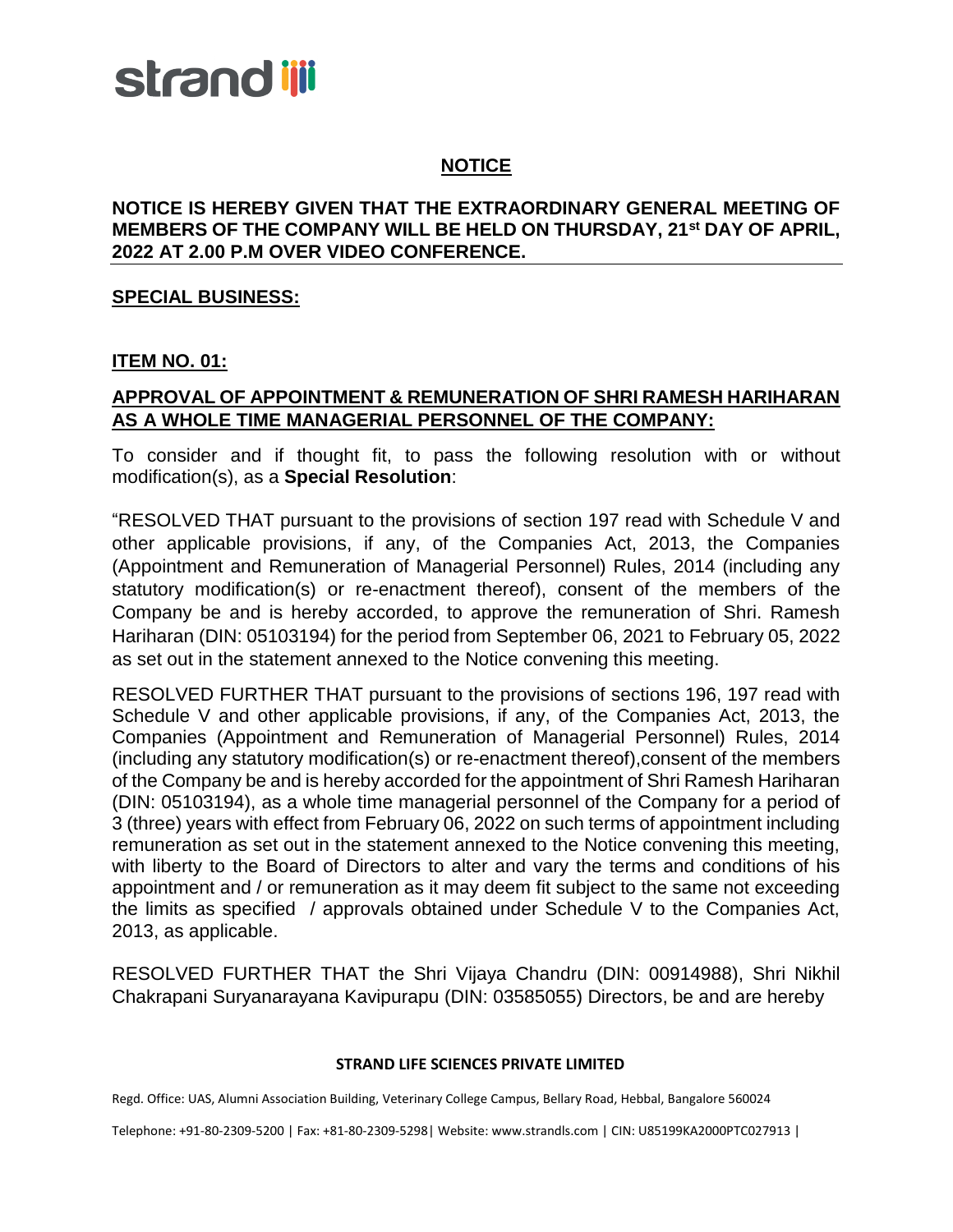severally authorized to do all acts and take all such steps as may be necessary, proper or expedient to give effect to this resolution."

## **SPECIAL BUSINESS:**

## I**TEM NO. 02:**

## **APPROVAL OF CONSULTANCY AGREEMENT WITH SHRI VIJAYA CHANDRU, DIRECTOR OF THE COMPANY:**

To consider and if thought fit, to pass the following resolution with or without modification(s), as an **Ordinary Resolution**:

"RESOLVED THAT the consent of the members of the Company be and is hereby accorded for availing professional services to expand the Company's business in India and globally from Shri Vijaya Chandru (DIN: 00914988), Director of the Company, who holds Ph D from MIT and an academic entrepreneur recognized as a 'Technology Pioneer' by the World Economic Forum in 2006.

RESOLVED FURTHER THAT Shri Ramesh Hariharan (DIN:05103194) and Shri. Nikhil Chakrapani (DIN:03585055), Directors be and are hereby severally authorized to do all acts and take all such steps as may be necessary, proper or expedient to give effect to this resolution."

## **By order of the Board For Strand Life Sciences Private Limited**

VARSHA JAIN Digitally signed by VARSHA JAIN Date: 2022.03.28 20:03:07 +05'30'

 Varsha Jain Company Secretary Membership No: A58907

Place: Bangalore Date: 28.03.2022

### **STRAND LIFE SCIENCES PRIVATE LIMITED**

Regd. Office: UAS, Alumni Association Building, Veterinary College Campus, Bellary Road, Hebbal, Bangalore 560024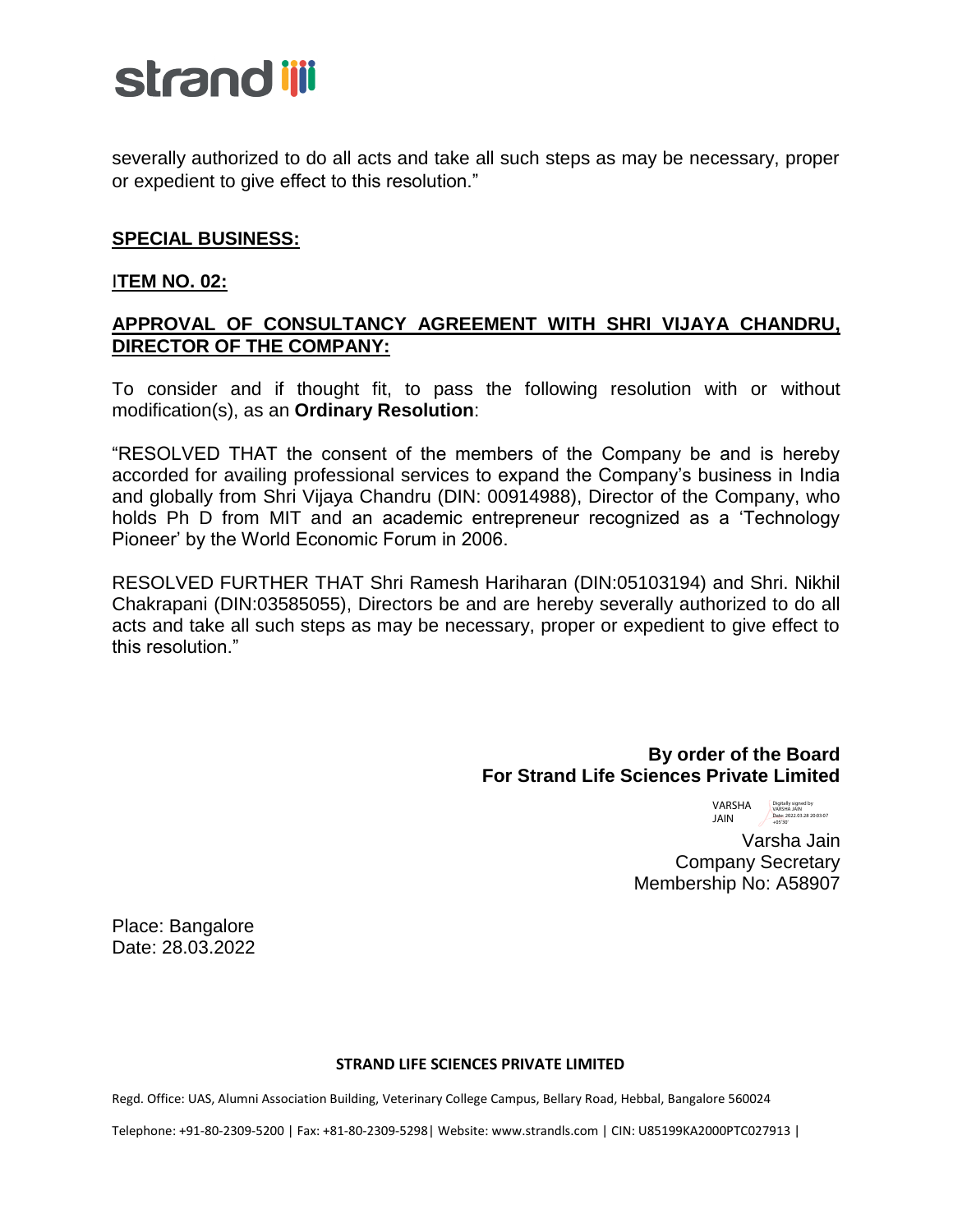Notes:

- 1. Considering the present Covid -19 pandemic, the Ministry of Corporate Affairs (MCA), has vide its circular dated May 05, 2020 read with circulars dated April 08, 2020 and April 13, 2020 June 15, 2020 and September 28, 2020 (collectively referred to as 'MCA Circulars'), permitted convening the Extraordinary General Meeting ("Meeting") through Video Conferencing ("VC") or Other Audio Visual Means ("OAVM") without the physical presence of the members at a common venue. In compliance with the Companies Act, 2013 and MCA Circulars the Meeting of the Company is being held through VC /OAVM and notice to all the members is being sent only through electronic mode by e-mail at their address registered with the Company. Detailed instructions to attend, participate and vote at the meeting through VC/OVAM is attached as Annexure 1. The deemed venue for the EGM shall be the registered office.
- 2. Generally, a member entitled to attend and vote at the "Meeting" is entitled to appoint a proxy to attend and vote on a poll instead of himself and the proxy need not be a member of the Company. Since this meeting is being held through VC /OAVM pursuant to the MCA Circulars, physical attendance of the Members has been dispensed with. Accordingly, the facility for appointment of proxies by the Members will not be available for the meeting and hence the Proxy Form is not annexed hereto.
- 3. Corporate members intending to authorize their representative(s) to attend the Meeting are requested to send to the Company vide an email at the designated email address provided in Annexure 1, a certified true copy of the relevant Board Resolution authorizing their representative(s) to attend and vote on their behalf at the Meeting before the commencement of the meeting.
- 4. Members/ Representatives attending the meeting through VC /OAVM would be considered for the purpose of quorum under Section 103 of the Companies Act, 2013 and accordingly there is no requirement of attendance slip for the meeting and hence not annexed hereto.
- 5. In case of joint holders attending the Meeting, only such joint holder who is higher in the order of names will be entitled to vote.
- 6. A Statement pursuant to Section 102(1) of the Companies Act, 2013 ("the Act"), relating to the Special Business to be transacted at the Meeting is enclosed herewith.

### **STRAND LIFE SCIENCES PRIVATE LIMITED**

Regd. Office: UAS, Alumni Association Building, Veterinary College Campus, Bellary Road, Hebbal, Bangalore 560024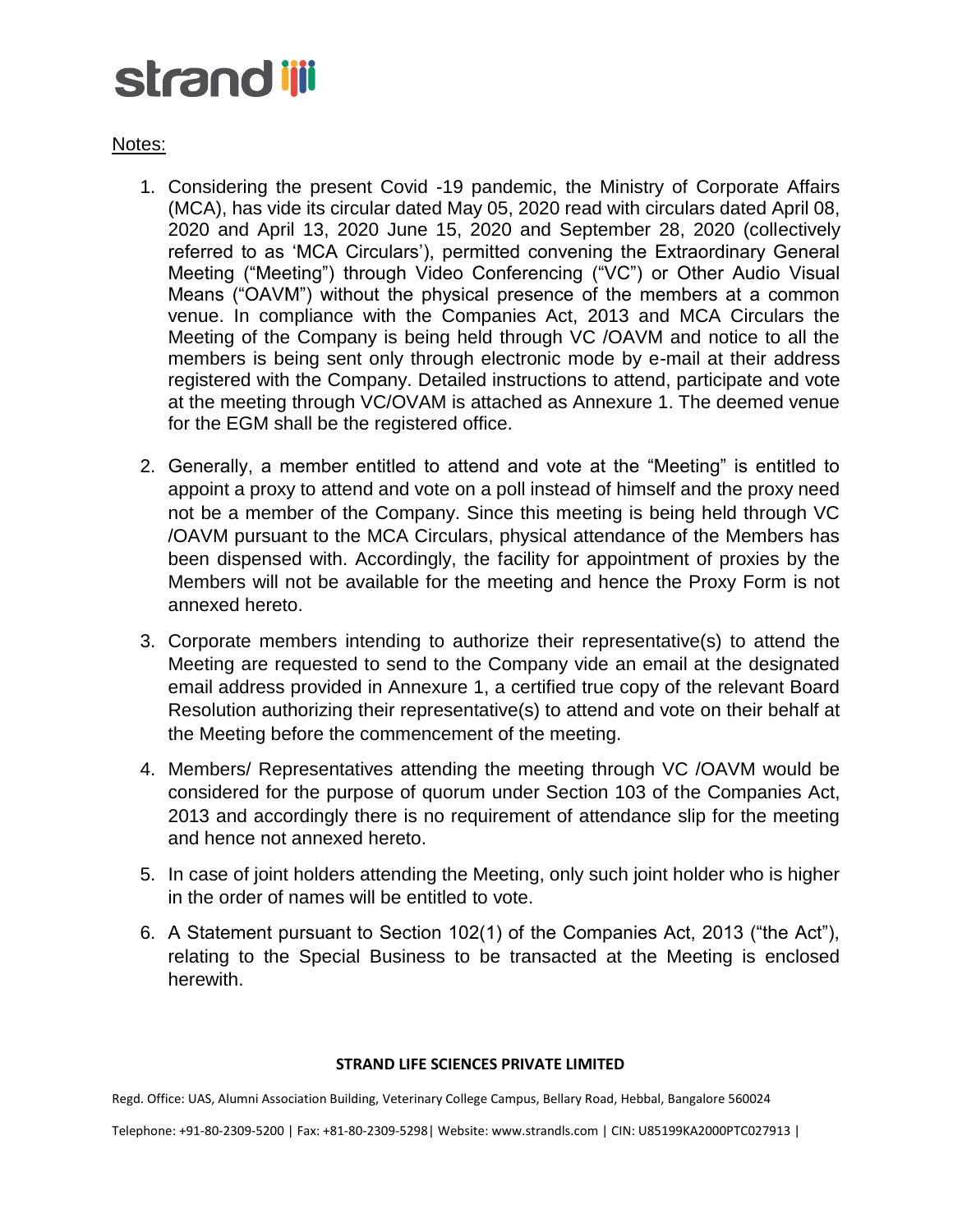- 7. Since the Meeting will be held through VC the route map of the venue of the Meeting is not annexed hereto.
- 8. Members seeking any inspection/any information with regard to the documents referred to in the Notice or any matter to be placed at the Meeting, are requested to write to the Company on or before the commencement of the said EGM through email at varsha.jain@strandls.com and information will be made available for inspection at the meeting.

#### **STRAND LIFE SCIENCES PRIVATE LIMITED**

Regd. Office: UAS, Alumni Association Building, Veterinary College Campus, Bellary Road, Hebbal, Bangalore 560024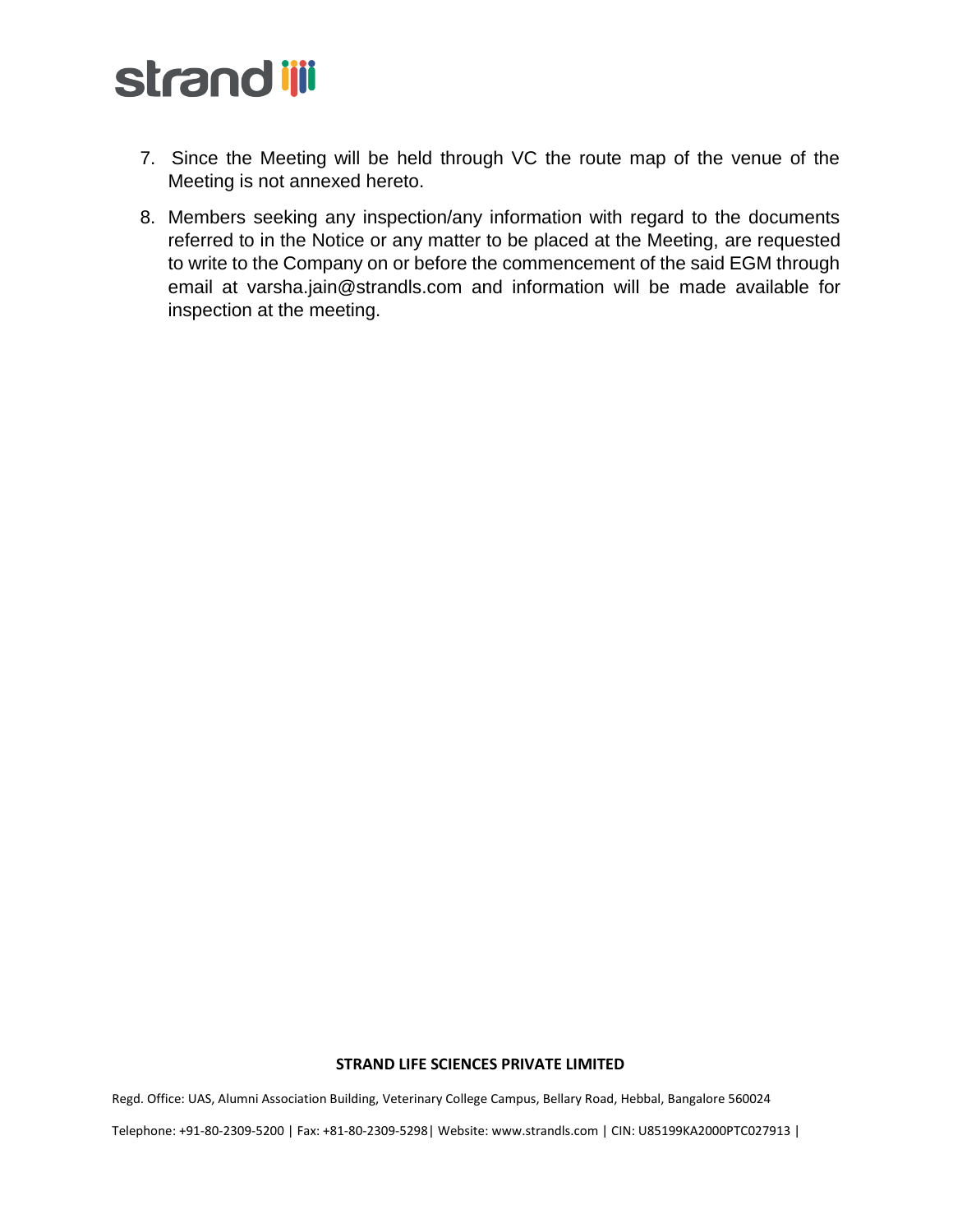## **STATEMENT PURSUANT TO SECTION 102 OF THE COMPANIES ACT, 2013**

## **ITEM NO. 1: APPROVAL OF APPOINTMENT & REMUNERATION OF SHRI RAMESH HARIHARAN AS A WHOLE TIME MANAGERIAL PERSONNEL OF THE COMPANY:**

The Board had at its meeting held on February 06, 2018 appointed Shri. Ramesh Hariharan as Chief Executive Officer and Director with effect from February 06, 2018 upto February 05, 2022 at a remuneration of Rs 82 lakhs (Rupees Eighty Two Lakhs) per annum and had executed an employment agreement.

The Board was further informed that the Company has become the subsidiary company of Reliance Strategic Business Ventures Limited ("RSBVL") on September 06, 2021. As on date RSBVL holds 81.79% stake in the Company.

The remuneration of Shri. Ramesh Hariharan for the period from September 06, 2021 to February 05, 2022, was approved by the Board at its meeting held on January 19, 2022 pursuant to the provisions of Section 197 of Companies Act, 2013 read with Schedule V, subject to the approval of the members. The Board has approved a remuneration of Rs 82 lakhs (Rupees Eighty Two Lakhs) per annum, prorated for said period.

It is proposed to seek members' approval for the remuneration of Shri Ramesh Hariharan for the period September 06, 2021 to February 05, 2022.

To appoint Shri Ramesh Hariharan as a whole time managerial personnel, with effect from February 06,2022:

Shri Ramesh Hariharan is a Director of the Company since October 01, 2011. The contribution of Shri Ramesh Hariharan in improving the performance of the Company is immense. In order to bestow more responsibility, the Board of Directors of the Company at their meeting dated January 19, 2022 appointed Shri Ramesh Hariharan as Whole Time Managerial personnel of the Company for a period of 3 (Three) years with effect from February 06, 2022 subject to the approval of Members of the Company.

The terms of appointment and remuneration of Shri Ramesh Hariharan as Whole Time Managerial Personnel.

● Remuneration not exceeding Rs1,50,00,000 crore (Rs One Crore Fifty Lakhs only) per annum

### **STRAND LIFE SCIENCES PRIVATE LIMITED**

Regd. Office: UAS, Alumni Association Building, Veterinary College Campus, Bellary Road, Hebbal, Bangalore 560024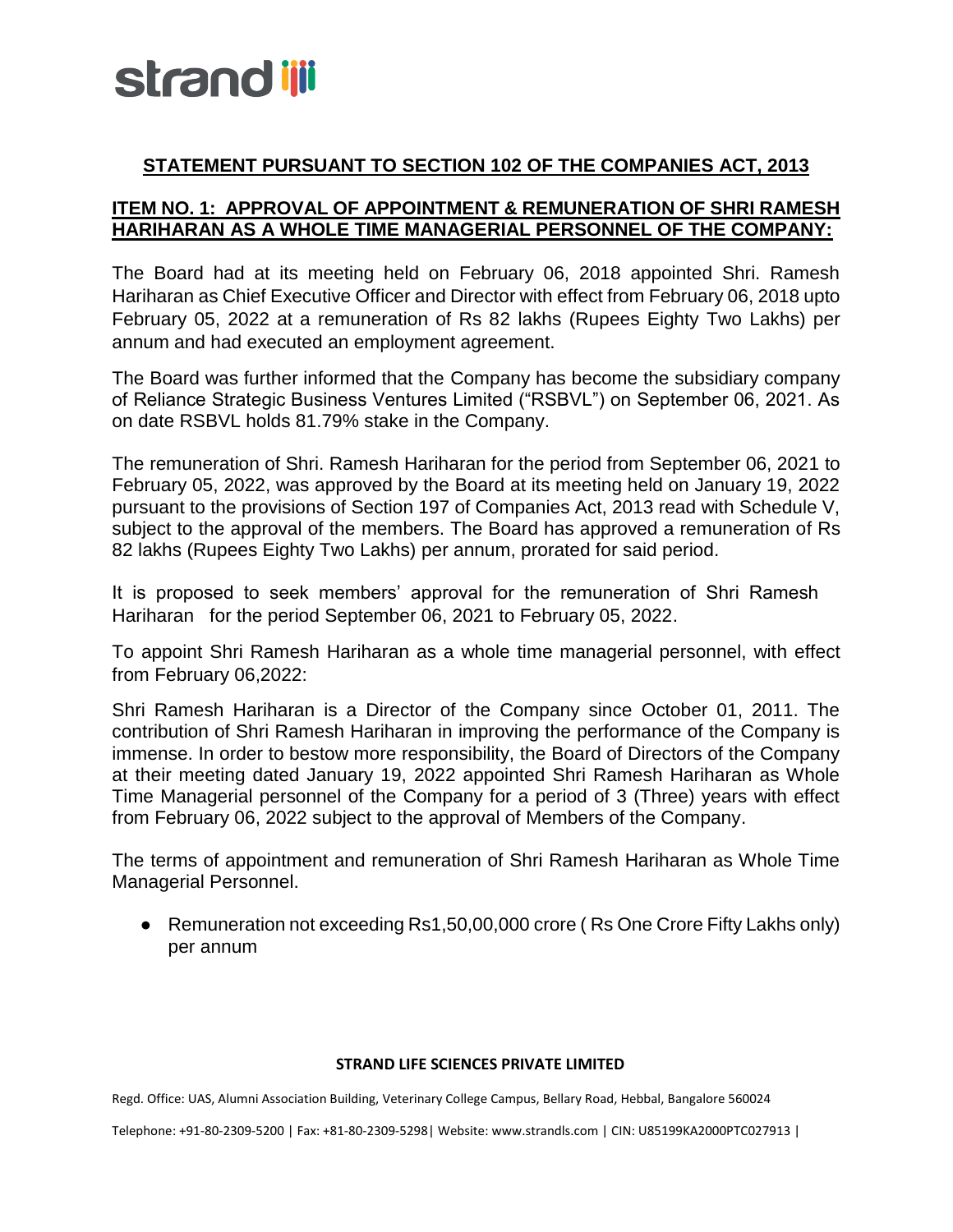- The whole time managerial personnel would perform his duties as such with regard to all work of the Company and he will manage and attend to such business and carry out the orders and directions as may be given by the Board of Directors of the Company from time to time in all respects and conform to and comply with all such directions and regulations as may from time to time be given and made by the Board and the functions of the whole time managerial personnel would be under the overall authority of the Board of Directors of the Company.
- The office of the whole time managerial personnel may be terminated by the Company or the whole time managerial personnel himself by giving to the other, 3 (three) months prior notice in writing.
- The terms and conditions set out herein for appointment and payment of remuneration may be altered and varied by the Board of Directors as it may, from time to time, deem fit.

Shri Ramesh Hariharan fulfills the eligibility criteria set out in Section 196(3) and in Part I of Schedule V to the Act. The following information about the Company and Shri Ramesh Hariharan are given below in terms of Section II, Part II of Schedule V to the Act:

|     | <b>GENERAL INFORMATION</b>                                                                                                                                                   |                                                                                                                                                                 |
|-----|------------------------------------------------------------------------------------------------------------------------------------------------------------------------------|-----------------------------------------------------------------------------------------------------------------------------------------------------------------|
| (1) | Nature of Industry                                                                                                                                                           | Sale, development and maintenance of<br>software, system integration tools in the<br>field of bioinformatics and providing clinical<br>and diagnostic services. |
| (2) | Date<br>of<br>expected<br>date<br>or<br>commencement of<br>commercial<br>production                                                                                          | Not Applicable                                                                                                                                                  |
| (3) | companies,<br>0f<br>new<br>case<br>In.<br>expected date of commencement<br>of activities as per project approved<br>by financial institutions appearing<br>in the prospectus | Not Applicable                                                                                                                                                  |
| (4) | Financial Performance based on<br>given indicators                                                                                                                           | Financial year ended March 31, 2021<br>877.58 (In Millions)<br>Total<br>Income                                                                                  |

### **STRAND LIFE SCIENCES PRIVATE LIMITED**

Regd. Office: UAS, Alumni Association Building, Veterinary College Campus, Bellary Road, Hebbal, Bangalore 560024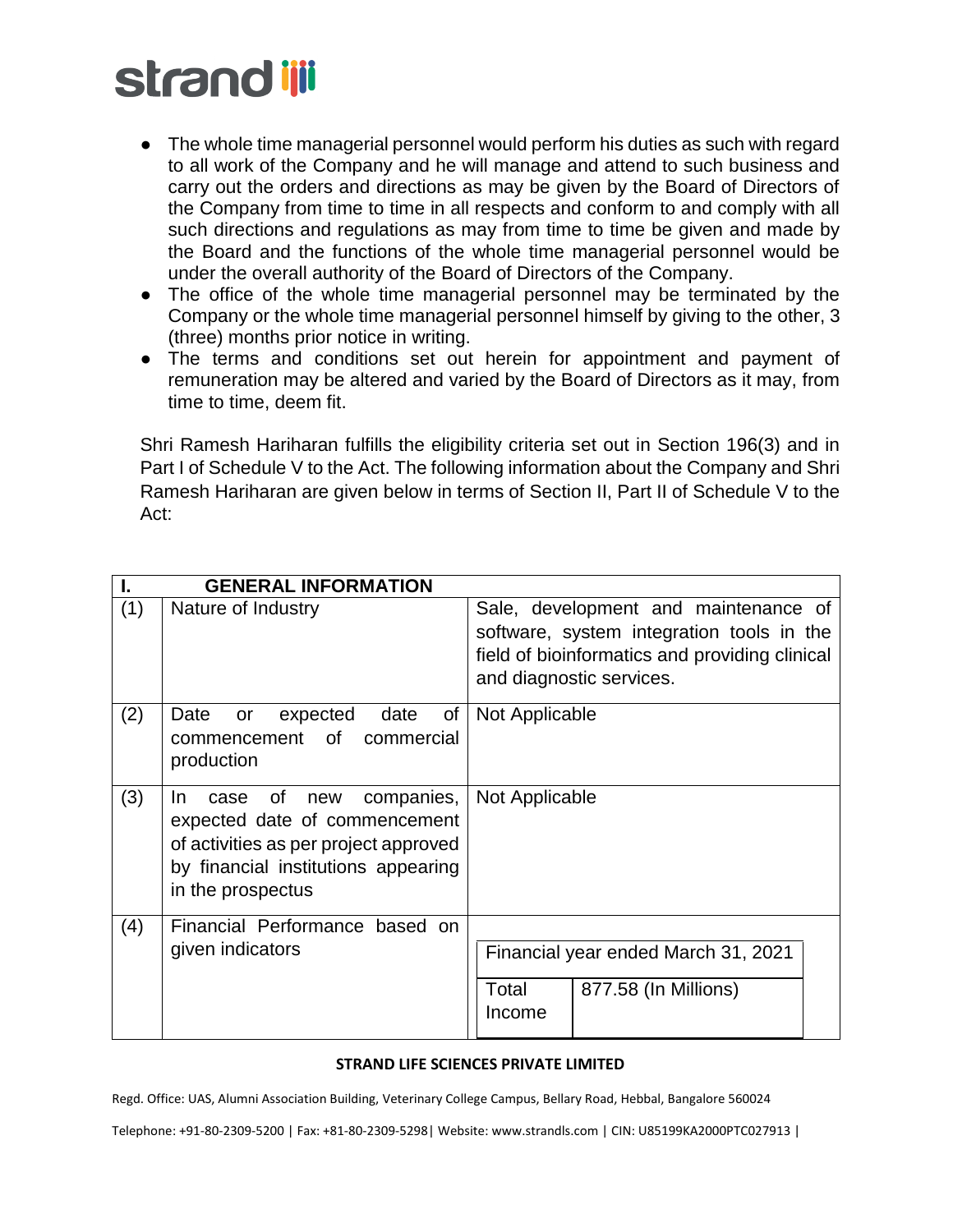|     |                                                        | Profit<br>after tax           | 34.05 (In Millions)                                                                                                                                                                                                                                                                                                                                                                                                                                                                                                                                                                                                                                                                              |     |
|-----|--------------------------------------------------------|-------------------------------|--------------------------------------------------------------------------------------------------------------------------------------------------------------------------------------------------------------------------------------------------------------------------------------------------------------------------------------------------------------------------------------------------------------------------------------------------------------------------------------------------------------------------------------------------------------------------------------------------------------------------------------------------------------------------------------------------|-----|
|     |                                                        | <b>EPS</b>                    | 1.45                                                                                                                                                                                                                                                                                                                                                                                                                                                                                                                                                                                                                                                                                             |     |
| (5) | Foreign<br>investments<br>or<br>collaborations, if any | Not Applicable.               |                                                                                                                                                                                                                                                                                                                                                                                                                                                                                                                                                                                                                                                                                                  |     |
| П.  | <b>INFORMATION ABOUT THE APPOINTEE:</b>                |                               |                                                                                                                                                                                                                                                                                                                                                                                                                                                                                                                                                                                                                                                                                                  |     |
| (1) | <b>Background details</b>                              | tools<br>for<br>publications. | Shri Ramesh Hariharan is the co-founder<br>and CEO at Strand Life Sciences Private<br>Limited, and adjunct professor at the<br>Computer Science department of the Indian<br>Institute of Science (IISc), Bangalore. At<br>Strand, over the last 15 years, Shri.<br>Ramesh has led teams building analytical<br>high-throughput<br>molecular<br>profiling; these tools are widely used and<br>have been cited in several thousand                                                                                                                                                                                                                                                                 |     |
| (2) | <b>Past Remuneration</b>                               |                               | Not exceeding Rs 82 lakhs per annum as<br>CEO and Director of the Company                                                                                                                                                                                                                                                                                                                                                                                                                                                                                                                                                                                                                        |     |
| (3) | Recognition or awards                                  | IIT,<br>Delhi                 | Shri. Ramesh is a recipient of the TR100<br>Award of Young Innovators by MIT's<br>Technology Review Magazine and in 2003<br>received the Global Indus Technovator<br>Award from MIT, instituted to recognize the<br>Top 20 Indian Technology Innovators<br>worldwide. Shri. Ramesh received his B.<br>Tech from the IIT, Delhi, his Ph. D from the<br>Courant Institute of Mathematical Sciences,<br>New York University, and subsequently did<br>a postdoc at the Max-Planck Institut für<br>Informatik in Saarbrücken, Germany.<br>Shri. Ramesh was recently inducted as a<br>Fellow of the Indian Academy of Sciences.<br>recognized<br>him<br>as<br>Distinguished Alumnus for the year 2015. | the |

### **STRAND LIFE SCIENCES PRIVATE LIMITED**

Regd. Office: UAS, Alumni Association Building, Veterinary College Campus, Bellary Road, Hebbal, Bangalore 560024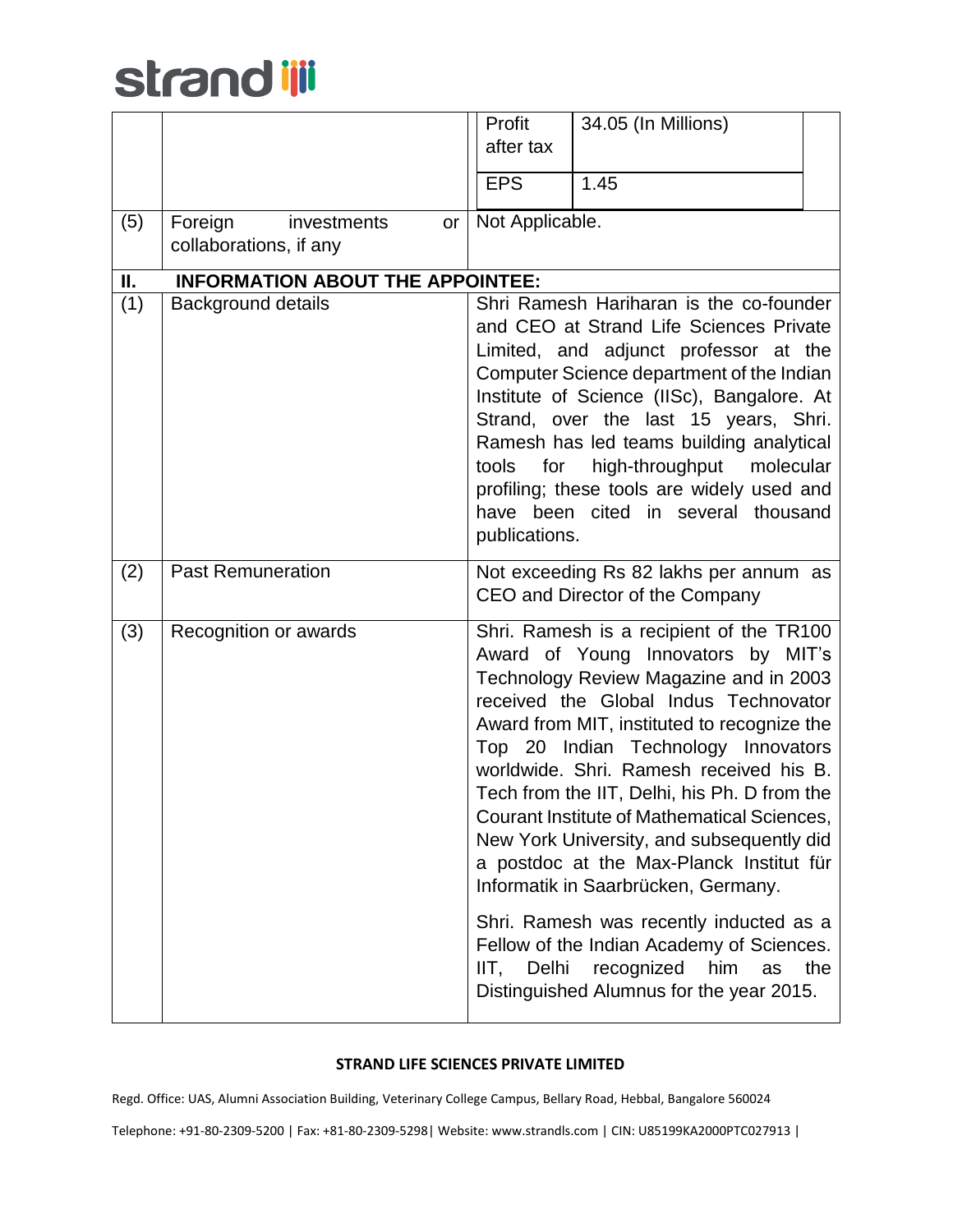| (4)  | Job Profile and his suitability                                                                                                                                                                                                    | Shri. Ramesh and the team at Strand have<br>been working on technology to make DNA<br>sequencing for genetic disease diagnosis<br>affordable<br>India.<br>Shri.<br>Ramesh's<br>in<br>research contributions in computer science<br>algorithms<br>for<br>include<br>fast<br>several<br>algorithmic problems. |
|------|------------------------------------------------------------------------------------------------------------------------------------------------------------------------------------------------------------------------------------|-------------------------------------------------------------------------------------------------------------------------------------------------------------------------------------------------------------------------------------------------------------------------------------------------------------|
| (5)  | Remuneration proposed                                                                                                                                                                                                              | As mentioned above                                                                                                                                                                                                                                                                                          |
| (6)  | Comparative remuneration profile<br>with respect to industry, size of the<br>company, profile of the position and<br>person (in case of expatriates the<br>relevant details would be with<br>respect to the country of his origin) | Considering the unique business of the<br>Company, it is not comparable with the<br>industry.                                                                                                                                                                                                               |
| (7)  | Pecuniary relationship directly or<br>indirectly with the company or<br>relationship with the managerial<br>personnel, if any                                                                                                      | <b>NIL</b>                                                                                                                                                                                                                                                                                                  |
| III. | <b>OTHER INFORMATION:</b>                                                                                                                                                                                                          |                                                                                                                                                                                                                                                                                                             |
| (1)  | Reasons for loss or inadequate<br>profits                                                                                                                                                                                          | Not Applicable                                                                                                                                                                                                                                                                                              |
| (2)  | Steps taken or proposed to be<br>taken for improvement                                                                                                                                                                             | Not Applicable                                                                                                                                                                                                                                                                                              |
| (3)  | Expected increase in productivity<br>and profits in measurable terms                                                                                                                                                               | Not Applicable                                                                                                                                                                                                                                                                                              |

Shri. Ramesh Hariharan and his relatives may be deemed to be interested in item no. 1of the notice as it is pertaining to the approval of his appointment including remuneration.

### **STRAND LIFE SCIENCES PRIVATE LIMITED**

Regd. Office: UAS, Alumni Association Building, Veterinary College Campus, Bellary Road, Hebbal, Bangalore 560024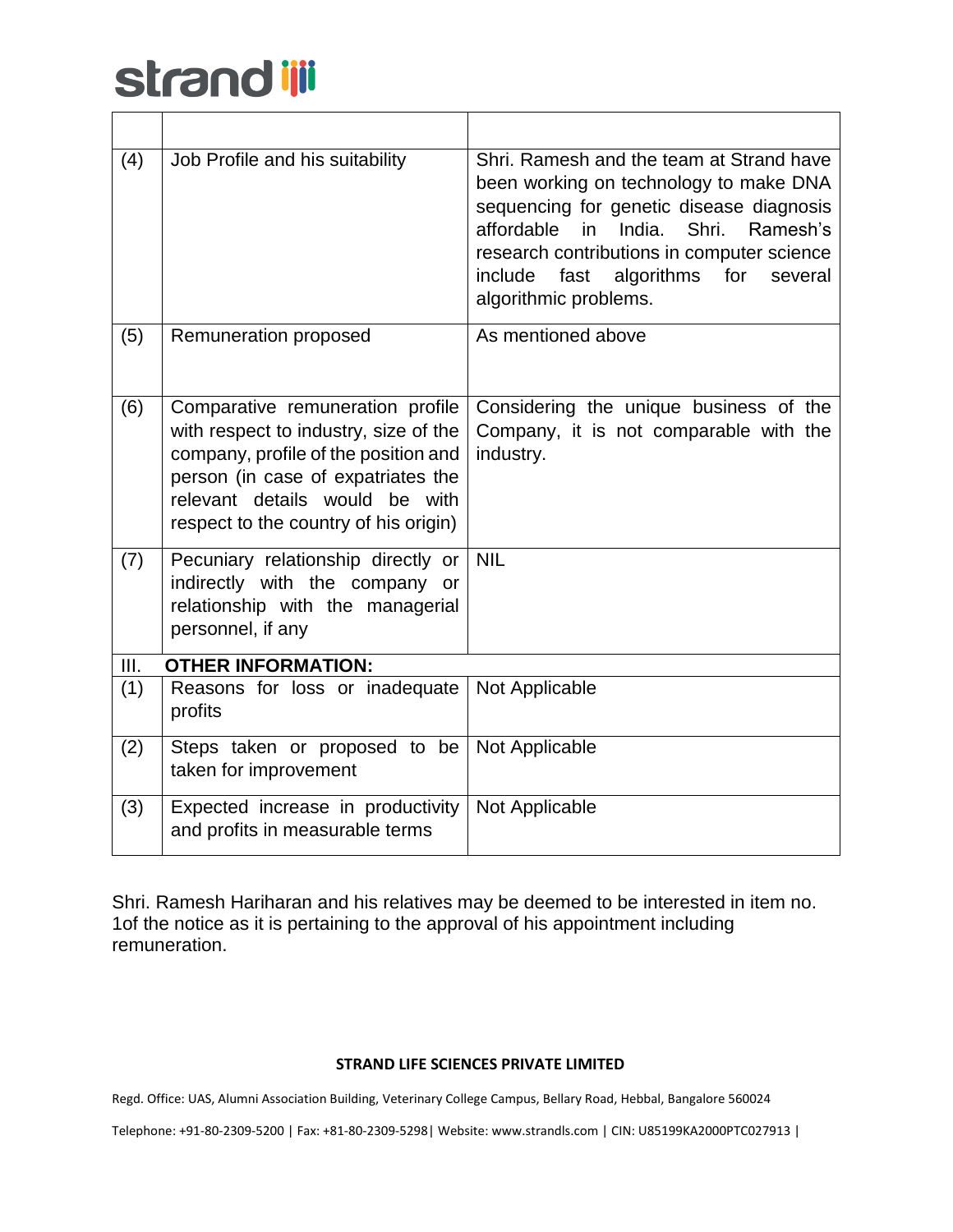

Save and except the above, none of the Directors and Key Managerial Personnel of the Company / their relatives are, in any way, concerned or interested, financially or otherwise, in the special resolution set out at Item No. 1 of the Notice.

Accordingly, the Board recommends the proposed resolution set out at Item No. 1 for the approval of members by way of special resolution.

## **ITEM NO. 02: APPROVAL OF CONSULTANCY AGREEMENT WITH SHRI VIJAYA CHANDRU,DIRECTOR OF THE COMPANY:**

The Board of Directors of the Company at their meeting dated January 19, 2022 had approved the consultancy agreement with Shri Vijaya Chandru for a period of 1 (One) year effective from January 20, 2022 subject to the approval of Members of the Company.

Shri Vijaya Chandru co-founded Strand in 2000 with Shri Ramesh Hariharan as a spinoff from the prestigious Indian Institute of Science (IISc), Bangalore. He is an academic entrepreneur recognized as a 'Technology Pioneer' by the World Economic Forum in 2006. His academic career has spanned over two decades at Purdue University and IISc. Shri Vijaya Chandru is the recipient of several awards and honors: Fellow of Indian Academy of Sciences (1996), MCIT Dewang Mehta Award for Innovation in IT (2001), UGC Hari Om Trust award for "Science and Society" (2003), the President's Medal of INFORMS in 2006, distinguished Alumni award by the MIT India Program in 2007, and was recognized as the Biospectrum Biotech Entrepreneur of 2007.

Shri Vijaya Chandru was the elected Honorary President (2009-2012) of the Association of Biotech Led Enterprises (ABLE), the apex trade body that represents the Indian biotech industry. Shri Vijaya Chandru also serves as an advisor to the Karnataka State Council on Science & Technology and on the Atal Innovation Mission at the National Institution for Transforming India (NITI AAYOG) in New Delhi. He holds a Ph.D from MIT.

Accordingly, the Board recommends the proposed resolution set out at Item No. 2 for the approval of members by way of ordinary resolution.

Shri Vijaya Chandru and his relatives may be deemed to be interested in item no. 2 of the notice.

#### **STRAND LIFE SCIENCES PRIVATE LIMITED**

Regd. Office: UAS, Alumni Association Building, Veterinary College Campus, Bellary Road, Hebbal, Bangalore 560024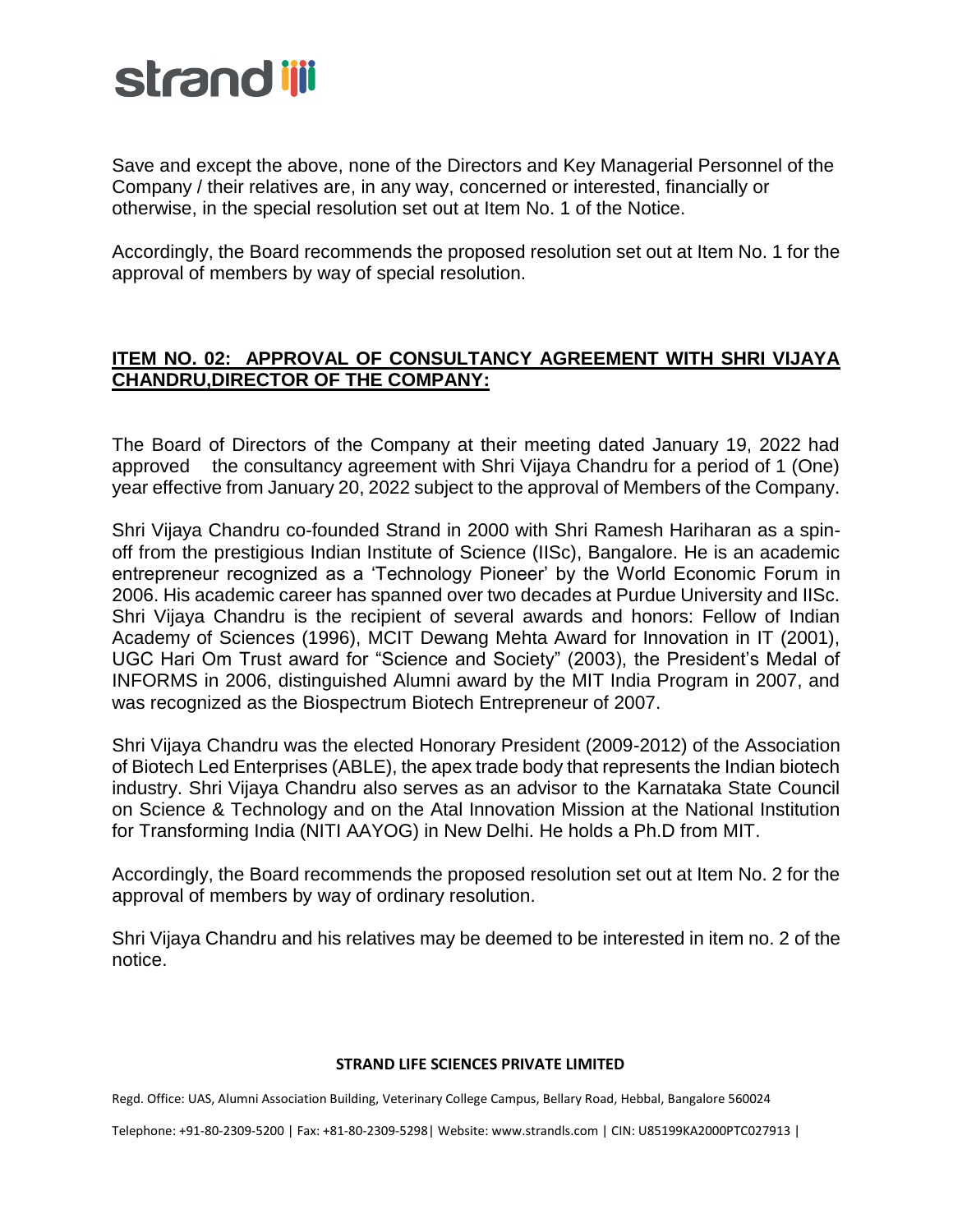

Save and except the above, none of the Directors and Key Managerial Personnel of the Company / their relatives are, in any way, concerned or interested, financially or otherwise, in the ordinary resolution set out at Item No. 2 of the Notice.

### **By order of the Board For Strand Life Sciences Private Limited**

 VARSHA Varsha Jain Company Secretary Membership No: A58907 JAIN Digitally signed by VARSHA JAIN Date: 2022.03.28 20:03:47 +05'30'

Place: Bangalore Date: 28.03.2022

#### **STRAND LIFE SCIENCES PRIVATE LIMITED**

Regd. Office: UAS, Alumni Association Building, Veterinary College Campus, Bellary Road, Hebbal, Bangalore 560024